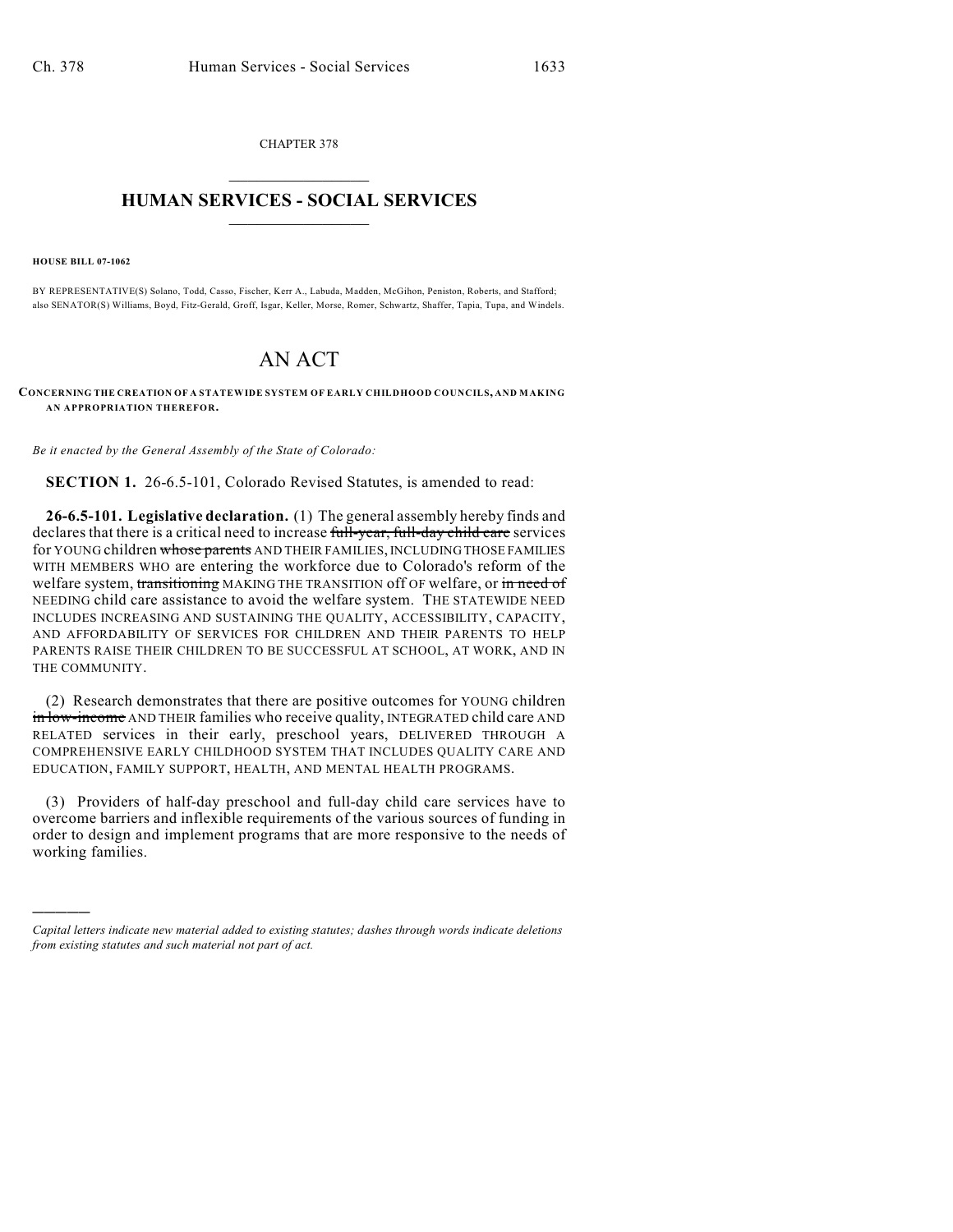(4) Consolidation of these CONSIDERATION OF various STATE AND FEDERAL FUNDING sources of funding from both state and federal sources would allow for an integrated delivery system of quality programs for YOUNG children in low-income AND THEIR families in Colorado's communities.

(5) AN INTEGRATED DELIVERY SYSTEM WOULD FURTHER ENHANCE THE ABILITY OF THE STATE DEPARTMENT TO IDENTIFY THE BEST PRACTICES RELATIVE TO INCREASING AND SUSTAINING QUALITY AND TO MEETING THE DIVERSE NEEDS OF FAMILIES SEEKING CHILD CARE AND OTHER EARLY CHILDHOOD SERVICES.

(6) DISTINCTLY LOCAL NEEDS AND CONDITIONS REQUIRE THAT THE STATE DESIGN AND INTEGRATE A SYSTEM THAT HAS THE FLEXIBILITY TO ADAPT TO THOSE LOCAL NEEDS.

 $(5)$  (7) It is therefore in the state's best interest to establish a pilot program for community consolidated child care services COMPREHENSIVE SYSTEM OF EARLY CHILDHOOD COUNCILS TO INCREASE AND SUSTAIN THE AVAILABILITY, ACCESSIBILITY, CAPACITY, AND QUALITY OF EARLY CHILDHOOD SERVICES THROUGHOUT THE STATE, as provided in this article.

**SECTION 2.** Article 6.5 of title 26, Colorado Revised Statutes, is amended BY THE ADDITION OF A NEW SECTION to read:

**26-6.5-101.5. Definitions.** AS USED IN THIS ARTICLE, UNLESS THE CONTEXT OTHERWISE REQUIRES:

(1) "ADVISORY TEAM" MEANS THE COLORADO EARLY CHILDHOOD COUNCIL ADVISORY TEAM CREATED PURSUANT TO SECTION 26-6.5-105.

(2) "COUNCIL" MEANS AN EARLY CHILDHOOD COUNCIL IDENTIFIED OR ESTABLISHED LOCALLY IN COMMUNITIES THROUGHOUT THE STATE PURSUANT TO SECTION 26-6.5-103 FOR THE PURPOSE OF DEVELOPING AND ULTIMATELY IMPLEMENTING A COMPREHENSIVE SYSTEM OF EARLY CHILDHOOD SERVICES TO ENSURE THE SCHOOL READINESS OF CHILDREN FIVE YEARS OF AGE OR YOUNGER IN THE COMMUNITY. A COUNCIL MAY BE AN EARLY CHILDHOOD CARE AND EDUCATION COUNCIL SO LONG AS NO MORE THAN ONE COUNCIL EXISTS IN A GIVEN SERVICE AREA.

(3) "COUNTY DEPARTMENT" MEANS THE COUNTY OR DISTRICT DEPARTMENT OF SOCIAL SERVICES.

(4) "CSAP" MEANS THE COLORADO STUDENT ASSESSMENT PROGRAM IMPLEMENTED PURSUANT TO SECTION 22-7-409, C.R.S.

(5) "EARLY CARE AND EDUCATION PROVIDER" OR "EARLY CARE AND EDUCATION FACILITY" MEANS A SCHOOL DISTRICT, PROVIDER, OR FACILITY THAT:

(a) IS LICENSED PURSUANT TO PART 1 OF ARTICLE 6 OF THIS TITLE OR THAT PARTICIPATES IN THE COLORADO PRESCHOOL PROGRAM PURSUANT TO ARTICLE 28 OF TITLE 22, C.R.S.; AND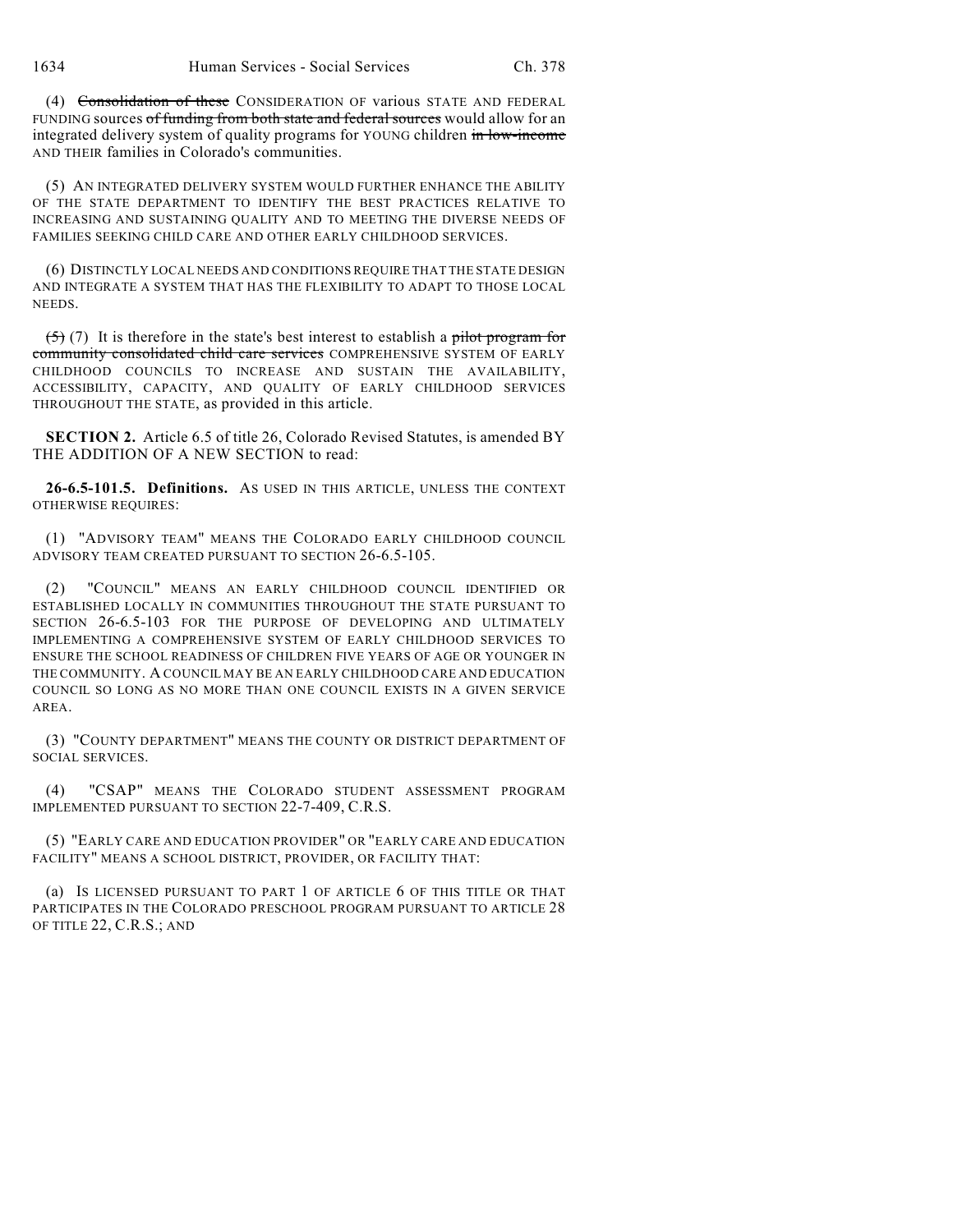(b) PARTICIPATES IN LOCAL COMMUNITY COUNCILS.

(6) "EARLY CHILDHOOD CARE AND EDUCATION COUNCIL" MEANS A COUNCIL THAT REPRESENTS PUBLIC AND PRIVATE STAKEHOLDERS IDENTIFIED OR ESTABLISHED LOCALLY IN COMMUNITIES THROUGHOUT THE STATE PURSUANT TO SECTION 26-6.5-106. AN EARLY CHILDHOOD CARE AND EDUCATION COUNCIL SHALL PROVIDE SCHOOL-READINESS QUALITY IMPROVEMENT FUNDING TO EARLY CARE AND EDUCATION PROVIDERS PURSUANT TO SECTION 26-6.5-106 (3) TO ENHANCE THE SCHOOL READINESS OF CHILDREN FIVE YEARS OF AGE OR YOUNGER.

(7) "ELIGIBLE ELEMENTARY SCHOOL" MEANS A PUBLIC ELEMENTARY SCHOOL THAT:

(a) (I) FOR THE SCHOOL YEAR IMMEDIATELY PRECEDING SUBMISSION OF THE COUNCIL'S APPLICATION FOR FUNDING PURSUANT TO SECTION 26-6.5-106, RECEIVES AN OVERALL ACADEMIC PERFORMANCE RATING OF "LOW" OR "UNSATISFACTORY", PURSUANT TO SECTION 22-7-604, C.R.S.; OR

(II) FOR THE SCHOOL YEAR IMMEDIATELY PRECEDING SUBMISSION OF THE COUNCIL'S APPLICATION FOR FUNDING PURSUANT TO SECTION 26-6.5-106, RECEIVES AN ACADEMIC GROWTH OF STUDENTS RATING OF "DECLINE" OR "SIGNIFICANT DECLINE", AS DESCRIBED IN SECTION 22-7-604, C.R.S., AND, FOR THE SAME SCHOOL YEAR, RECEIVES AN OVERALL ACADEMIC PERFORMANCE RATING OF "AVERAGE", PURSUANT TO SECTION 22-7-604, C.R.S.; AND

(b) AS OF THE DATE ON WHICH THE COUNCIL APPLIES FOR FUNDING THROUGH THE PROGRAM, IS RECEIVING MONEYS PURSUANT TO TITLE I OF THE FEDERAL "ELEMENTARY AND SECONDARY EDUCATION ACT OF 1965", 20 U.S.C. SEC. 6301 ET SEQ.

(8) "PILOT SITE AGENCY" MEANS A COMMUNITY CONSOLIDATED CHILD CARE SERVICES PILOT SITE AGENCY AS IT EXISTED PRIOR TO THE EFFECTIVE DATE OF THIS SECTION.

(9) "STATE BOARD" MEANS THE STATE BOARD OF HUMAN SERVICES AUTHORIZED TO ACT IN ACCORDANCE WITH THE PROVISIONS OF SECTION 26-1-107.

(10) "STATE DEPARTMENT" MEANS THE STATE DEPARTMENT OF HUMAN SERVICES.

**SECTION 3. Repeal.** 26-6.5-102, Colorado Revised Statutes, is repealed as follows:

**26-6.5-102. Pilot program established.** There is hereby established a pilot program for community consolidated child care services that shall be implemented and monitored by the state department of human services, with input, cooperation, and support services from the state department of education.

**SECTION 4.** 26-6.5-103, Colorado Revised Statutes, is REPEALED AND REENACTED, WITH AMENDMENTS, to read:

**26-6.5-103. Early childhood councils - established - rules.** (1) THERE IS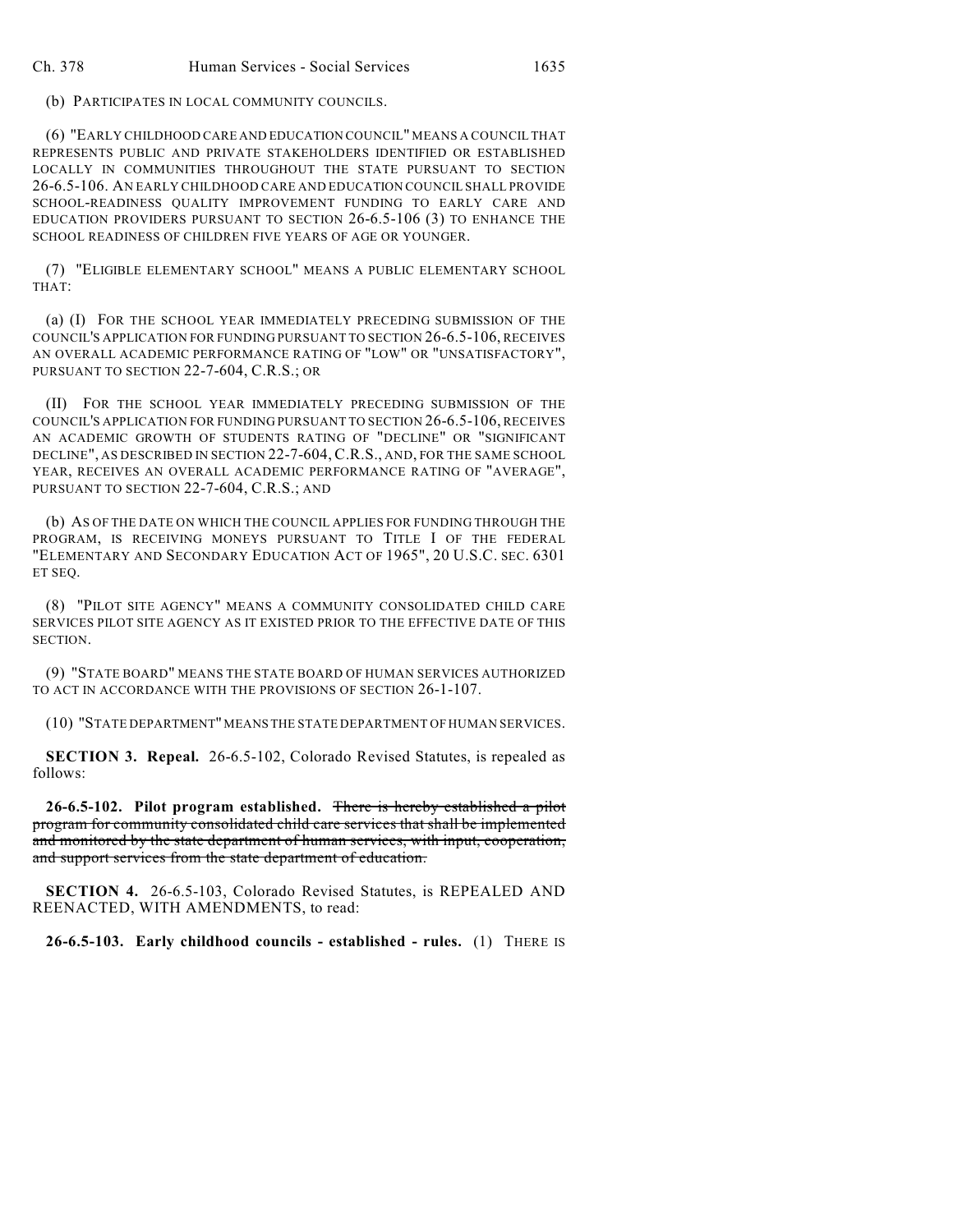HEREBY ESTABLISHED A STATEWIDE INTEGRATED SYSTEM OF EARLY CHILDHOOD COUNCILS TO IMPROVE AND SUSTAIN THE AVAILABILITY, ACCESSIBILITY, CAPACITY, AND QUALITY OF EARLY CHILDHOOD SERVICES FOR CHILDREN AND FAMILIES THROUGHOUT THE STATE. THE COUNCILS SHALL HAVE CONSISTENT FUNCTION AND STRUCTURE STATEWIDE AND SHALL BE GOVERNED BY THE STATE DEPARTMENT OF HUMAN SERVICES IN COLLABORATION WITH THE ADVISORY TEAM, WITH INPUT, COOPERATION, AND SUPPORT SERVICES FROM THE DEPARTMENTS OF EDUCATION AND PUBLIC HEALTH AND ENVIRONMENT.

(2) THE STATEWIDE SYSTEM OF EARLY CHILDHOOD COUNCILS SHALL CONSIST OF THE SEVENTEEN PILOT SITE AGENCIES AND OTHER EXISTING EARLY CHILDHOOD COUNCILS, RENAMED THROUGH THIS ARTICLE AS "EARLY CHILDHOOD COUNCILS", AND NEW COUNCILS DESIGNATED AND CONVENED PURSUANT TO THIS ARTICLE, SUBJECT TO AVAILABLE APPROPRIATIONS FROM THE GENERAL FUND.

(3) FOR NEW COUNCILS OR FOR EXISTING COUNCILS OR PARTNERSHIPS THAT DECIDE TO RECONFIGURE UNDER THIS ARTICLE, THE BOARD OR BOARDS OF COUNTY COMMISSIONERS SHALL DESIGNATE A CONVENING ENTITY, WHICH MAY INCLUDE BUT IS NOT LIMITED TO A LOCAL RESOURCE AND REFERRAL AGENCY, A COUNTY DEPARTMENT OF HUMAN SERVICES OR SOCIAL SERVICES, A LOCAL SCHOOL DISTRICT, A DEPARTMENT OF PUBLIC HEALTH, OR A COLORADO PRESCHOOL AND KINDERGARTEN PROGRAM COUNCIL. THE CONVENING ENTITY MAY CONVENE A COUNCIL EITHER AS PART OF A SINGLE COUNTY OR AS PART OF A MULTI-COUNTY REGIONAL NETWORK.

(4) THE STATE DEPARTMENT SHALL DETERMINE BY RULE THE CRITERIA NECESSARY FOR ESTABLISHING A SINGLE COUNCIL FOR AN AREA.

(5) NOTHING IN THIS ARTICLE SHALL BE CONSTRUED AS REQUIRING AN EXISTING COUNCIL TO RECONFIGURE OR RECONVENE.

(6) NOTHING IN THIS ARTICLE SHALL BE CONSTRUED AS REQUIRING A COUNTY TO ESTABLISH AN EARLY CHILDHOOD COUNCIL OR TO BE A PART OF A MULTI-COUNTY COUNCIL.

**SECTION 5.** Article 6.5 of title 26, Colorado Revised Statutes, is amended BY THE ADDITION OF THE FOLLOWING NEW SECTIONS to read:

**26-6.5-103.3. Early childhood councils - applications - rules.** (1) A NEWLY ESTABLISHED OR NEWLY IDENTIFIED COUNCIL SHALL SUBMIT TO THE STATE DEPARTMENT AN APPLICATION TO BECOME PART OF THE STATEWIDE SYSTEM OF EARLY CHILDHOOD COUNCILS. THE STATE DEPARTMENT, IN COLLABORATION WITH THE ADVISORY TEAM, SHALL DEVELOP AND DISTRIBUTE THE APPLICATION FORM AND CRITERIA AND AN EXPLANATION OF THE PROCESS FOR JOINING THE STATEWIDE SYSTEM OF EARLY CHILDHOOD COUNCILS. THE STATE DEPARTMENT, IN COLLABORATION WITH THE ADVISORY TEAM, SHALL PROVIDE SUPPORT FOR THE PREPARATION OF APPLICATIONS.

(2) A NEW COUNCIL SHALL DESIGNATE ON ITS APPLICATION THE FOLLOWING INFORMATION: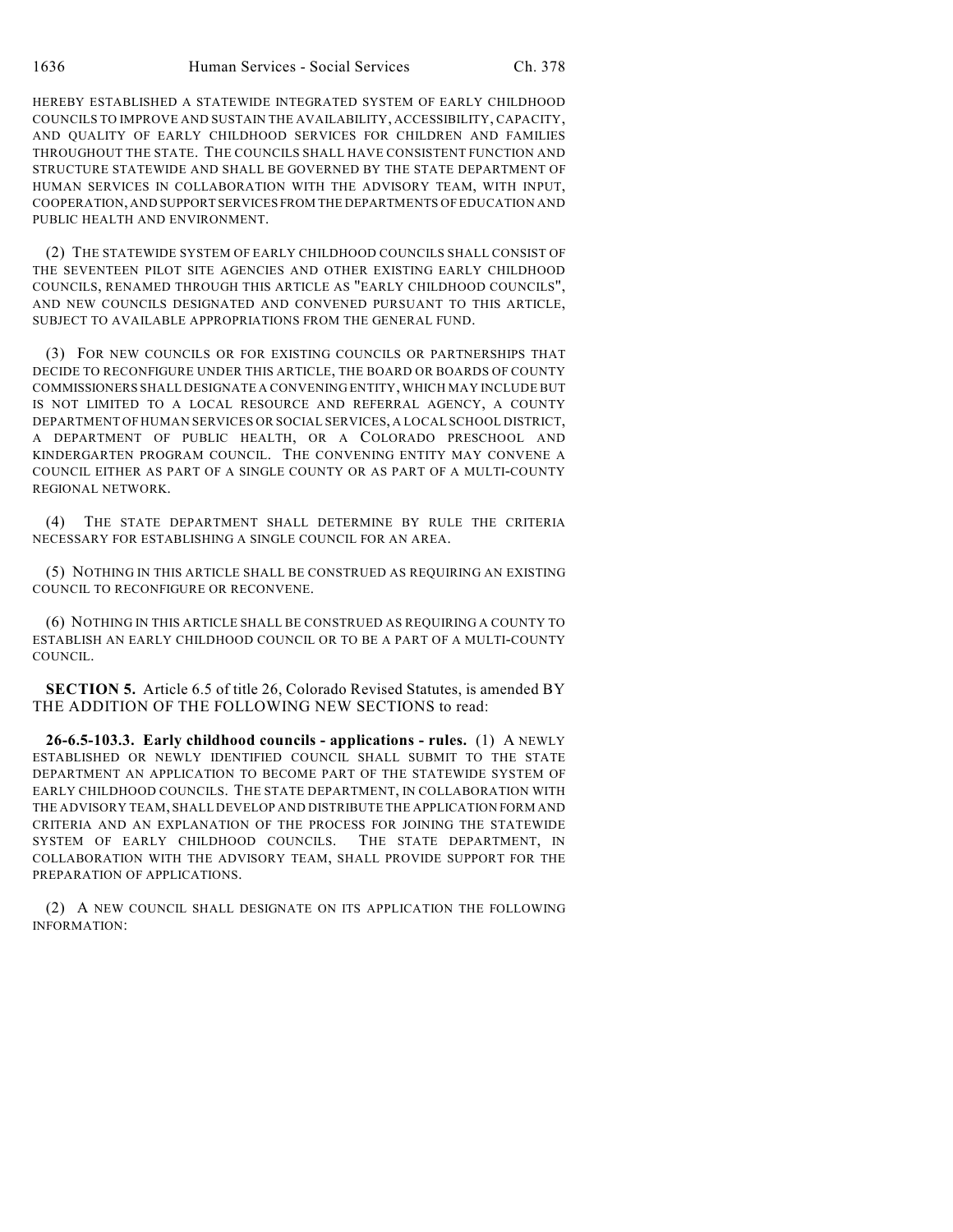(a) THE INTENDED SERVICE AREA;

(b) THE COUNTIES TO BE INVOLVED IN THE COUNCIL;

(c) PARTICIPATING MANDATORY STAKEHOLDERS;

(d) THE ENTITY THAT SHALL SERVE AS THE ORIGINAL FISCAL AGENT FOR THE COUNCIL; AND

(e) THE SIGNATURES OF THE CHAIR OR CHAIRS OF THE BOARD OR BOARDS OF COUNTY COMMISSIONERS FOR THE COUNTIES INVOLVED IN THE COUNCIL, THE LEGAL SIGNATORY FOR THE COUNTIES, AND THE PRESIDENT OF A SCHOOL DISTRICT BOARD OF EDUCATION INVOLVED IN THE COUNCIL.

(3) A PILOT SITE AGENCY OR OTHER EXISTING EARLY CHILDHOOD COUNCIL SEEKING TO BE NEWLY IDENTIFIED AS A COUNCIL SHALL DESIGNATE ON ITS APPLICATION A RESTATEMENT OF THE FOLLOWING INFORMATION:

(a) THE DESIGNATED SERVICE AREA;

(b) CURRENT MEMBERS;

(c) ANY ADDITIONAL STAKEHOLDERS REQUIRED TO MEET THE MEMBERSHIP REQUIREMENTS OF SECTION 26-6.5-103.5;

(d) THE DESIGNATED FISCAL AGENT; AND

(e) SIGNATURES OF THE CURRENT ORGANIZATION LEADERSHIP, THE FISCAL AGENT, THE CHAIR OR CHAIRS OF THE BOARD OR BOARDS OF COUNTY COMMISSIONERS OF THE COUNTIES INVOLVED IN THE COUNCIL, AND THE PRESIDENT OF A SCHOOL DISTRICT BOARD OF EDUCATION INVOLVED IN THE COUNCIL.

(4) EACH COUNCIL SHALL DEVELOP A STRATEGIC PLAN BASED UPON AN ASSESSMENT OF THE EARLY CHILDHOOD NEEDS IN THE DESIGNATED SERVICE AREA THAT INCLUDES:

(a) A COUNCIL INFRASTRUCTURE, INCLUDING A PLAN FOR HIRING A COUNCIL DIRECTOR;

(b) A TECHNICAL ASSISTANCE PLAN AND AN ANNUAL BUDGET FOR DEVELOPING A LOCAL EARLY CHILDHOOD SYSTEM AND INFRASTRUCTURE TO IMPROVE AND COORDINATE EARLY CHILDHOOD SERVICES; AND

(c) A PLAN FOR EVALUATING PROGRAM PERFORMANCE AND COUNCIL PROCESS AND EFFECTIVENESS AS IT RELATES TO THE COUNCIL'S STRATEGIC PLAN.

(5) THE STATE DEPARTMENT, IN COLLABORATION WITH THE ADVISORY TEAM, SHALL PROMULGATE RULES TO DEFINE THE STANDARDS FOR ACCEPTANCE OF APPLICATIONS MADE PURSUANT TO THIS SECTION. ACCEPTANCE OF AN APPLICATION SHALL BE AUTOMATIC IF THE APPLICATION IS COMPLETE, THE SIGNATURES ARE IN ORDER, AND IT MEETS THE STANDARDS SET FORTH BY THE STATE DEPARTMENT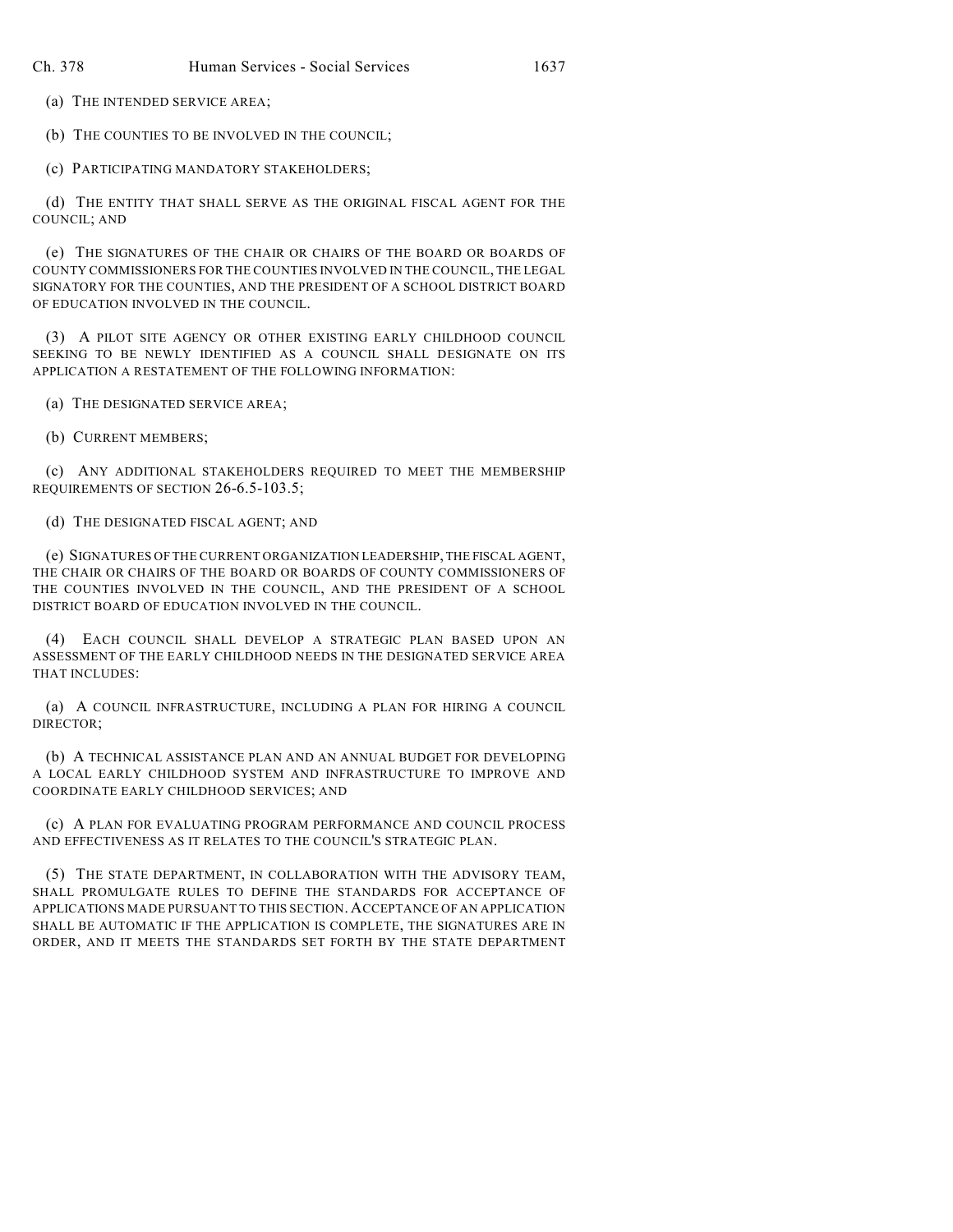PURSUANT TO THIS SUBSECTION (5).

**26-6.5-103.5. Early childhood councils - membership.** (1) TO THE EXTENT PRACTICABLE, EACH COUNCIL SHALL BE REPRESENTATIVE OF THE VARIOUS PUBLIC AND PRIVATE STAKEHOLDERS IN THE LOCAL COMMUNITY WHO ARE COMMITTED TO SUPPORTING THE WELL-BEING OF CHILDREN FIVE YEARS OF AGE OR YOUNGER.

(2) FOR THE PURPOSES OF THIS ARTICLE, EACH COUNCIL, WHETHER NEWLY ESTABLISHED IN A COMMUNITY OR NEWLY IDENTIFIED TO SERVE AS A COUNCIL, SHALL WORK TOWARD CONSOLIDATING AND COORDINATING FUNDING, INCLUDING THE SCHOOL-READINESS QUALITY IMPROVEMENT FUNDING DESCRIBED IN SECTION 26-6.5-106. TOGETHER, THE COUNCILS THROUGHOUT THE STATE SHALL SERVE TO CREATE A SEAMLESS SYSTEM OF EARLY CHILDHOOD SERVICES REPRESENTING COLLABORATION AMONG THE VARIOUS PUBLIC AND PRIVATE STAKEHOLDERS FOR THE EFFECTIVE DELIVERY OF EARLY CHILDHOOD SERVICES TO CHILDREN FIVE YEARS OF AGE OR YOUNGER IN A MANNER THAT IS RESPONSIVE TO LOCAL NEEDS AND CONDITIONS.

(3) (a) EACH NEW COUNCIL SHALL CONSIST OF MEMBERS TO BE APPROVED INITIALLY BY THE CONVENING ENTITY AS DESIGNATED PURSUANT TO SECTION 26-6.5-103. EACH INDIVIDUAL COUNCIL SHALL DETERMINE SUBSEQUENT APPOINTMENTS AND RULES FOR ROTATION OF TERMS.

(b) EARLY CHILDHOOD COUNCIL MEMBERSHIP SHALL INCLUDE REPRESENTATIVES FROM THE PUBLIC AND PRIVATE STAKEHOLDERS FROM EARLY CARE AND EDUCATION, FAMILY SUPPORT, HEALTH, AND MENTAL HEALTH PROGRAMS WHO REFLECT LOCAL NEEDS AND CULTURAL DIVERSITY. THE MEMBERSHIP OF EACH EARLY CHILDHOOD COUNCIL SHALL ALSO REPRESENT THE GEOGRAPHIC DIVERSITY WITHIN THE COUNTY OR COUNTIES INVOLVED IN THE COUNCIL. EACH COUNCIL SHALL INCLUDE A MINIMUM OF TEN MEMBERS WITH REPRESENTATION FROM EACH OF THE FOLLOWING STAKEHOLDER GROUPS WITHIN THE COUNCIL'S SERVICE AREA:

(I) LOCAL GOVERNMENT, INCLUDING BUT NOT LIMITED TO COUNTY COMMISSIONERS, CITY COUNCIL MEMBERS, LOCAL SCHOOL DISTRICT BOARD MEMBERS, AND LOCAL COUNTY DEPARTMENTS OF HUMAN SERVICES;

(II) EARLY CARE AND EDUCATION, INCLUDING BUT NOT LIMITED TO LICENSED AND LEGALLY EXEMPT CHILD CARE PROVIDERS, HEAD START GRANTEES, AND DISTRICT PRESCHOOL AND KINDERGARTEN PROGRAMS OPERATING PURSUANT TO ARTICLE 28 OF TITLE 22, C.R.S.;

(III) HEALTH CARE, INCLUDING BUT NOT LIMITED TO LOCAL PUBLIC HEALTH AGENCIES, HEALTH CARE PROVIDERS, SUPPLEMENTAL FOOD PROGRAMS FOR WOMEN, INFANTS, AND CHILDREN AS PROVIDED FOR IN 42 U.S.C. SEC. 1786, EARLY PERIODIC SCREENING AND DIAGNOSIS AND TREATMENT PROGRAMS AS REQUIRED BY FEDERAL LAW, AND PART B AND PART C OF THE FEDERAL "INDIVIDUALS WITH DISABILITIES EDUCATION IMPROVEMENT ACT OF 2004", 42 U.S.C. 1400 ET. SEQ., AS AMENDED;

(IV) PARENTS OF CHILDREN FIVE YEARS OF AGE OR YOUNGER;

(V) MENTAL HEALTH CARE, INCLUDING BUT NOT LIMITED TO COMMUNITY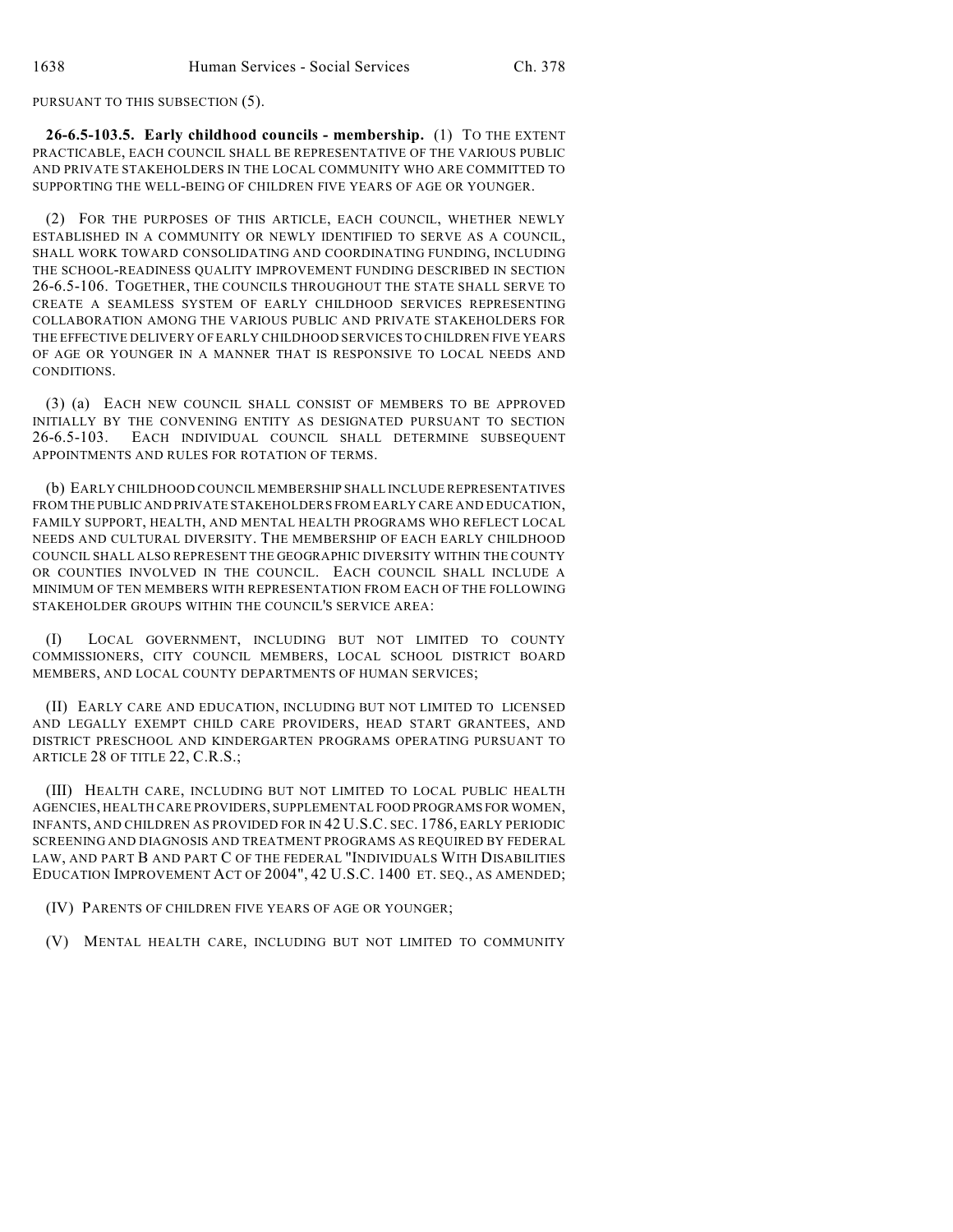MENTAL HEALTH CENTERS AND LOCAL MENTAL HEALTH CARE PROVIDERS;

(VI) RESOURCE AND REFERRAL AGENCIES, INCLUDING BUT NOT LIMITED TO CHILD CARE RESOURCE AND REFERRAL AGENCIES;

(VII) FAMILY SUPPORT AND PARENT EDUCATION, INCLUDING BUT NOT LIMITED TO HOME VISITATION PROGRAMS, FAMILY RESOURCE CENTERS, AND INCOME ASSISTANCE PROGRAMS.

(c) IN ADDITION, EACH COUNCIL MAY INCLUDE, BUT IS NOT LIMITED TO, REPRESENTATION FROM ANY COMBINATION OF THE FOLLOWING STAKEHOLDER GROUPS WITHIN THE COUNCIL'S SERVICE AREA:

(I) CHILD CARE ASSOCIATIONS;

(II) MEDICAL AND DENTAL PROFESSIONALS;

(III) SCHOOL DISTRICT PARENT ORGANIZATIONS;

(IV) HEAD START POLICY COUNCILS;

(V) A CHAMBER OR CHAMBERS OF COMMERCE;

(VI) LOCAL BUSINESSES;

(VII) FAITH-BASED AND NONPROFIT ORGANIZATIONS;

(VIII) HIGHER EDUCATION INSTITUTIONS; AND

(IX) LIBRARIES.

(4) EACH MEMBER OF A COUNCIL SHALL SIGN A MEMORANDUM OF UNDERSTANDING ON BEHALF OF THE ORGANIZATION HE OR SHE REPRESENTS TO PARTICIPATE IN AND COLLABORATE ON THE WORK OF THE COUNCIL.

**26-6.5-103.7. Early childhood councils - duties.** (1) EACH EARLY CHILDHOOD COUNCIL SHALL HAVE, AT A MINIMUM, THE FOLLOWING DUTIES AND FUNCTIONS:

(a) TO APPLY FOR EARLY CHILDHOOD FUNDING PURSUANT TO SECTION 26-6.5-104;

(b) TO INCREASE AND SUSTAIN THE QUALITY, ACCESSIBILITY, CAPACITY, AND AFFORDABILITY OF EARLY CHILDHOOD SERVICES FOR CHILDREN FIVE YEARS OF AGE OR YOUNGER AND THEIR PARENTS. TO THIS END, EACH COUNCIL SHALL DEVELOP AND EXECUTE STRATEGIC PLANS TO RESPOND TO LOCAL NEEDS AND CONDITIONS.

(c) TO ESTABLISH A LOCAL SYSTEM OF ACCOUNTABILITY TO MEASURE LOCAL PROGRESS BASED ON THE NEEDS AND GOALS SET FOR PROGRAM PERFORMANCE;

(d) TO REPORT ANNUALLY THE RESULTS OF THE ACCOUNTABILITY MEASUREMENTS DEFINED IN PARAGRAPH (c) OF THIS SUBSECTION (1);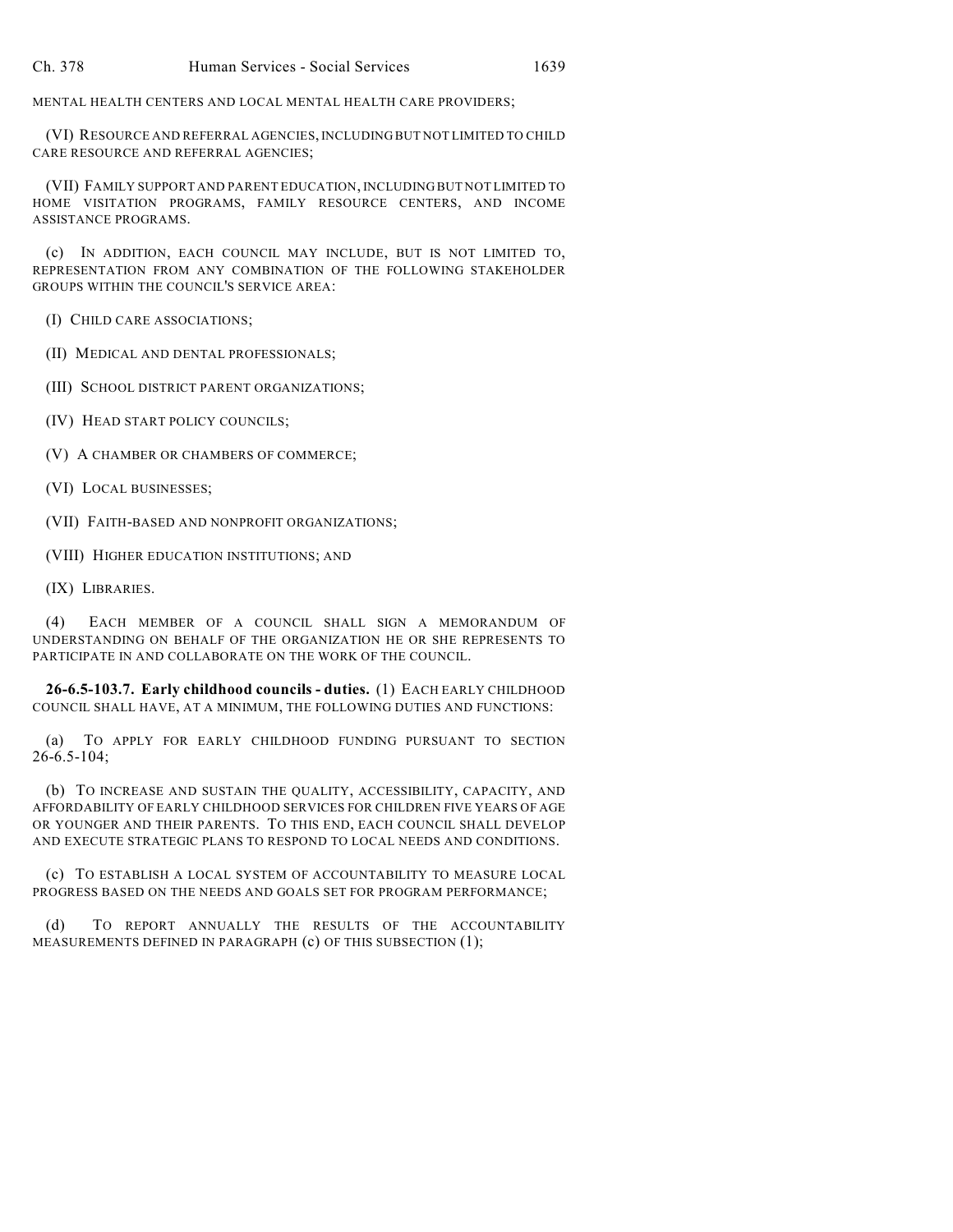(e) TO SELECT A FISCAL AGENT TO DISBURSE FUNDS AND SERVE AS THE EMPLOYER OF THE COUNCIL DIRECTOR, ONCE HIRED. THE FISCAL AGENT MAY OR MAY NOT BE A COUNTY.

(f) TO DEVELOP AND IMPLEMENT A STRATEGIC PLAN AS DESCRIBED IN SECTION 26-6.5-103.3 (4), INCLUDING A COMPREHENSIVE EVALUATION AND REPORT; AND

(g) TO ACTIVELY ATTEMPT TO INFORM AND INCLUDE SMALL OR UNDER-REPRESENTED EARLY CHILDHOOD SERVICE PROVIDERS IN EARLY CHILDHOOD COUNCIL ACTIVITIES AND FUNCTIONS.

**SECTION 6.** 26-6.5-104, Colorado Revised Statutes, is REPEALED AND REENACTED, WITH AMENDMENTS, to read:

**26-6.5-104. Early childhood councils - waivers - rules - funding - application.** (1) A LOCAL COUNCIL MAY REQUEST A WAIVER OF ANY RULE THAT WOULD PREVENT A COUNCIL FROM IMPLEMENTING COUNCIL PROJECTS. THE LOCAL COUNCIL SHALL SUBMIT THE REQUEST TO THE STATE DEPARTMENT, WHICH SHALL WORK IN COLLABORATION WITH THE ADVISORY TEAM IN REVIEWING THE REQUEST. THE STATE DEPARTMENT SHALL GRANT WAIVERS UPON APPROVAL.

(2) (a) THE STATE DEPARTMENT, IN COLLABORATION WITH THE ADVISORY TEAM, SHALL PROMULGATE RULES TO DEVELOP AND DISTRIBUTE TO COUNCILS THE APPLICATION FORM AND APPLICATION PROCESS TO BE USED BY EACH COUNCIL SEEKING TO RECEIVE COUNCIL INFRASTRUCTURE, QUALITY IMPROVEMENT, TECHNICAL ASSISTANCE, AND EVALUATION FUNDING FROM THE EARLY CHILDHOOD CASH FUND CREATED IN SECTION 26-6.5-110 AND OTHER FUNDING SOURCES APPROPRIATED FOR EARLY CHILDHOOD SERVICES.

(b) APPLICATIONS FOR EARLY CHILDHOOD FUNDING FROM THE EARLY CHILDHOOD CASH FUND ESTABLISHED IN SECTION 26-6.5-110 AND OTHER FUNDING SOURCES APPROPRIATED FOR EARLY CHILDHOOD SERVICES SHALL BE REVIEWED UPON RECEIPT BY THE STATE DEPARTMENT, IN COLLABORATION WITH THE ADVISORY TEAM CREATED IN SECTION 26-6.5-105.

(c) THE STATE DEPARTMENT IS AUTHORIZED TO ENTER INTO A SOLE-SOURCE CONTRACT WITH ANY COUNCIL TO INCREASE AND SUSTAIN THE QUALITY, ACCESSIBILITY, CAPACITY, AND AFFORDABILITY OF EARLY CHILDHOOD SERVICES FOR YOUNG CHILDREN AND THEIR PARENTS.

**SECTION 7.** 26-6.5-105, Colorado Revised Statutes, is REPEALED AND REENACTED, WITH AMENDMENTS, to read:

**26-6.5-105. Early childhood council advisory team - creation - duties.** (1) THERE IS HEREBY ESTABLISHED, PURSUANT TO SECTION 24-44.5-101,C.R.S., IN THE OFFICE OF THE LIEUTENANT GOVERNOR THE COLORADO EARLY CHILDHOOD COUNCIL ADVISORY TEAM TO PROVIDE ADVICE CONCERNING THE ACTIVITIES OF, AND PROVIDE OPERATIONAL SUPPORT FOR, THE EARLY CHILDHOOD COUNCILS CREATED PURSUANT TO SECTION 26-6.5-103. THE ADVISORY TEAM SHALL BE CONVENED BY THE OFFICE OF THE LIEUTENANT GOVERNOR, PURSUANT TO SECTION 24-44.5-101, C.R.S., WITH INPUT, COOPERATION, AND SUPPORT SERVICES FROM THE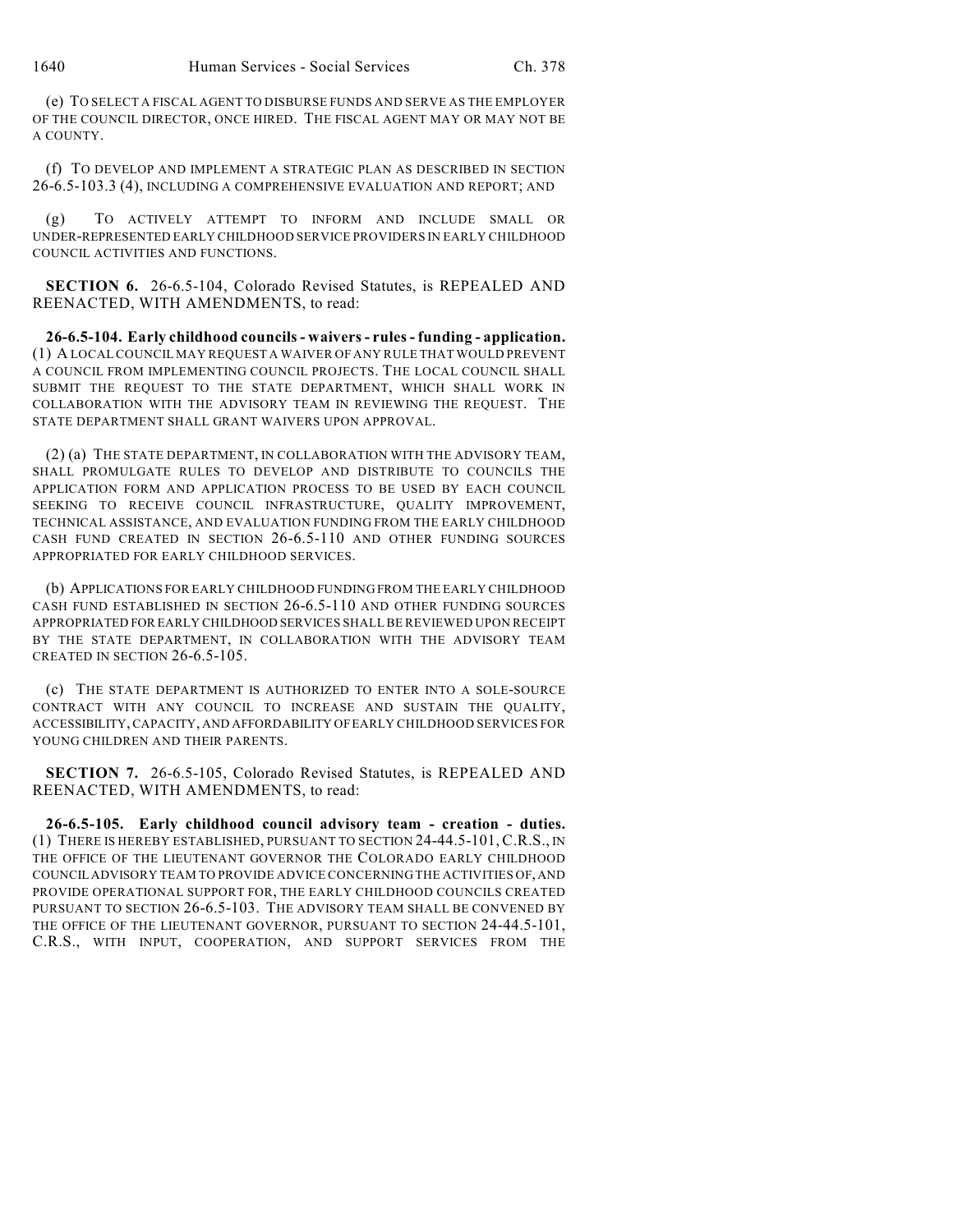DEPARTMENTS OF HUMAN SERVICES, EDUCATION, AND PUBLIC HEALTH AND ENVIRONMENT.

(2) THE ADVISORY TEAM SHALL BE COMPRISED OF REPRESENTATIVES FROM THE STATE AND LOCAL LEVELS THAT MIRROR THE STAKEHOLDER GROUPS ON LOCAL COUNCILS AS DESCRIBED IN SECTION 26-6.5-103.5, WITH A MAJORITY OF STAKEHOLDERS FROM LOCAL COMMUNITIES THROUGHOUT THE STATE. THE MEMBERS FROM LOCAL COUNCILS SHALL BE REPRESENTATIVE OF THE CULTURAL DIVERSITY AND GEOGRAPHIC REGIONS OF THE STATE, INCLUDING URBAN, RURAL, AND SUBURBAN COMMUNITIES FROM THE FRONT RANGE, EASTERN PLAINS, WESTERN SLOPE, AND MOUNTAIN COUNTIES. ADVISORY TEAM MEMBERS FROM THE STATE LEVEL SHALL BE APPOINTED BIENNIALLY BY THE OFFICE OF THE LIEUTENANT GOVERNOR, PURSUANT TO SECTION 24-44.5-102,C.R.S. ADVISORY TEAM MEMBERS FROM THE LOCAL LEVEL SHALL BE NOMINATED BY LOCAL COUNCILS TO SERVE TWO-YEAR TERMS, WITH THE INITIAL SELECTION OF MEMBERS TO BE DETERMINED BY THE OFFICE OF THE LIEUTENANT GOVERNOR, PURSUANT TO SECTION 24-44.5-102, C.R.S. SELECTIONS FOR SUBSEQUENT YEARS SHALL BE DETERMINED BY THE SEATED ADVISORY TEAM IN COLLABORATION WITH THE STATE DEPARTMENT. VACANCIES SHALL BE FILLED BY APPOINTMENT OF THE ORIGINAL APPOINTING AUTHORITY FOR THE REMAINDER OF THE UNEXPIRED TERM.

(3) THE DUTIES AND FUNCTIONS OF THE ADVISORY TEAM, IN COLLABORATION WITH THE STATE DEPARTMENT AND THE OFFICE OF THE LIEUTENANT GOVERNOR, SHALL INCLUDE, BUT NEED NOT BE LIMITED TO:

(a) DEVELOPING APPLICATIONS AND CRITERIA FOR THE CREATION OF NEW OR NEWLY IDENTIFIED COUNCILS;

(b) DEVELOPING APPLICATIONS AND CRITERIA FOR COUNCIL INFRASTRUCTURE, QUALITY IMPROVEMENT, TECHNICAL ASSISTANCE, AND EVALUATION FUNDING AS RELATED TO SECTION 26-6.5-103.3 (4) (c);

(c) ADVISING ON THE DEVELOPMENT AND IMPLEMENTATION OF A STATEWIDE EVALUATION TO INTEGRATE AND ANALYZE THE LOCAL COUNCIL EVALUATION. THE ADVISORY TEAM SHALL COLLABORATE WITH THE DEPARTMENTS OF HUMAN SERVICES, EDUCATION, AND PUBLIC HEALTH AND ENVIRONMENT ON THE STATEWIDE EVALUATION.

(d) ADVISING ON THE DEVELOPMENT AND IMPLEMENTATION OF AN EVALUATION OF THE BARRIERS TO SUCCESSFUL OPERATION OF THE LOCAL COUNCILS, INCLUDING THE EFFICIENCY AND EFFECTIVENESS OF THE STATE DEPARTMENT, IN COLLABORATION WITH THE ADVISORY TEAM, IN SUPPORTING THE NEEDS OF THE COUNCILS; AND

(e) ADVISING ON THE DEVELOPMENT AND IMPLEMENTATION OF TECHNICAL ASSISTANCE TO COUNCILS RELATED TO DEVELOPING A LOCAL EARLY CHILDHOOD SYSTEM AND INFRASTRUCTURE TO IMPROVE AND COORDINATE EARLY CHILDHOOD SERVICES.

**SECTION 8. Repeal.** 26-6.5-106 (2), Colorado Revised Statutes, is repealed as follows: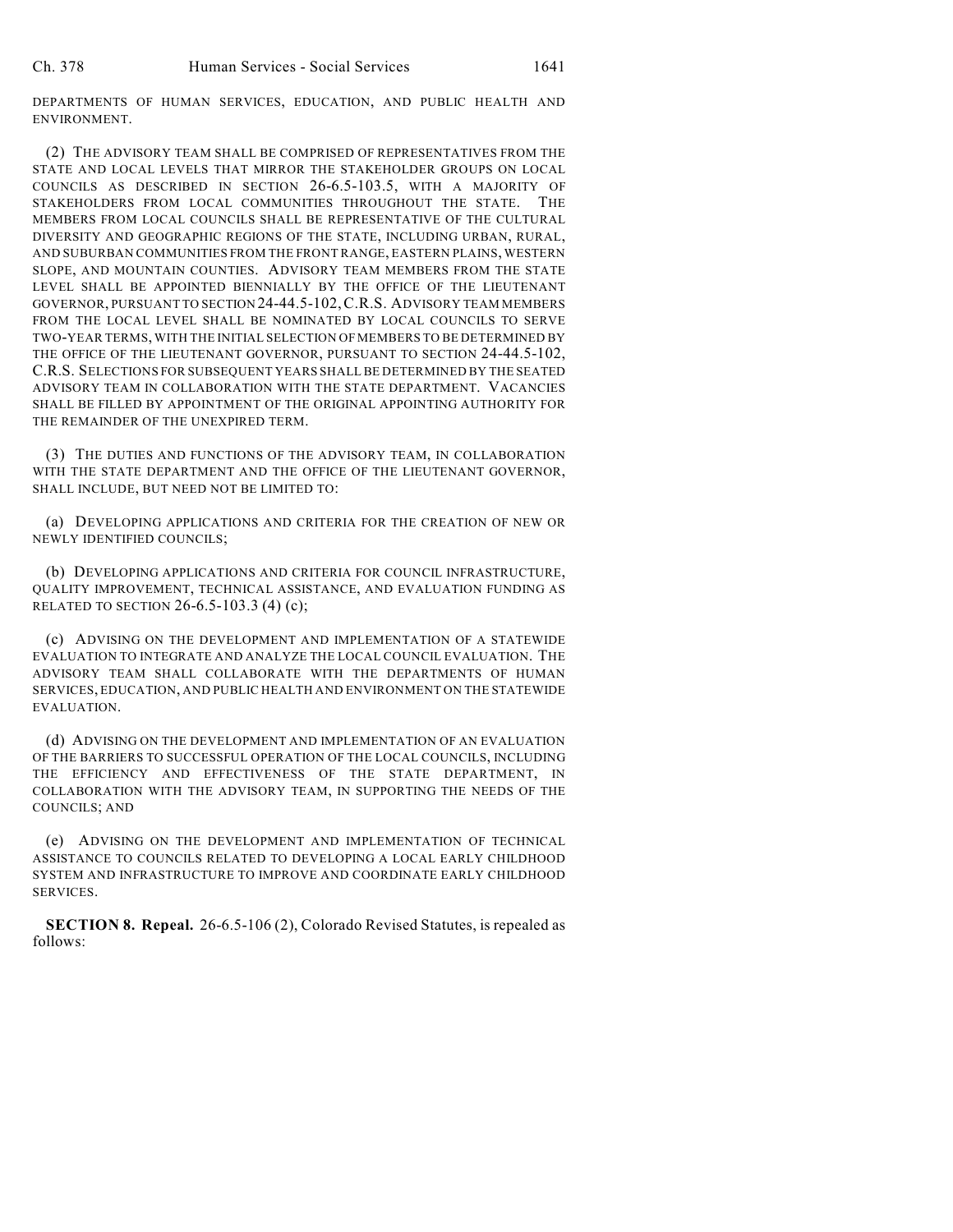**26-6.5-106. School-readiness quality improvement program.** (2) **Definitions.** As used in this section, unless the context otherwise requires:

(a) Repealed.

(b) "Early care and education providers" and "early care and education facilities" mean school districts, providers, or facilities:

(I) That are licensed pursuant to part 1 of article 6 of this title or that participate in the Colorado preschool and kindergarten program pursuant to article 28 of title 22, C.R.S.; and

(II) That participate in local community early childhood care and education councils.

(III) (Deleted by amendment, L. 2005, p. 892, § 2, effective June 2, 2005.)

(c) "Early childhood care and education councils" means councils representative of public and private stakeholders identified or established locally in communities throughout the state pursuant to subsection  $(3.5)$  of this section for the purpose of developing and ultimately implementing a comprehensive early childhood system to ensure the school readiness of young children in the community. "Early childhood care and education councils" shall provide school-readiness quality improvement funding to early care and education providers pursuant to subsection (3) of this section to enhance the school readiness of children five years of age and younger.

(d) "Eligible elementary school" means a public elementary school that:

(I) (A) For the school year immediately preceding submission of the early childhood care and education council's application for funding, has an overall academic performance rating of "low" or "unsatisfactory", pursuant to section  $22-7-604$ , C.R.S.; or

(B) For the school year immediately preceding submission of the early childhood care and education council's application for funding, has been assigned a rating for academic growth of students of "decline" or "significant decline", as described in section 22-7-604, C.R.S., and, for the same school year, has an overall academic performance rating of "average", pursuant to section 22-7-604, C.R.S.; and

(II) As of the date on which the early childhood care and education council applies for funding through the program, is receiving moneys pursuant to Title I of the federal "Elementary and Secondary Education Act of 1965", 20 U.S.C. sec.  $6301$  et seq.

(e) "Pilot site agencies" means the community consolidated child care pilot site agencies established pursuant to section 26-6.5-103.

(f) "Program" means the school-readiness quality improvement program created pursuant to subsection (3) of this section.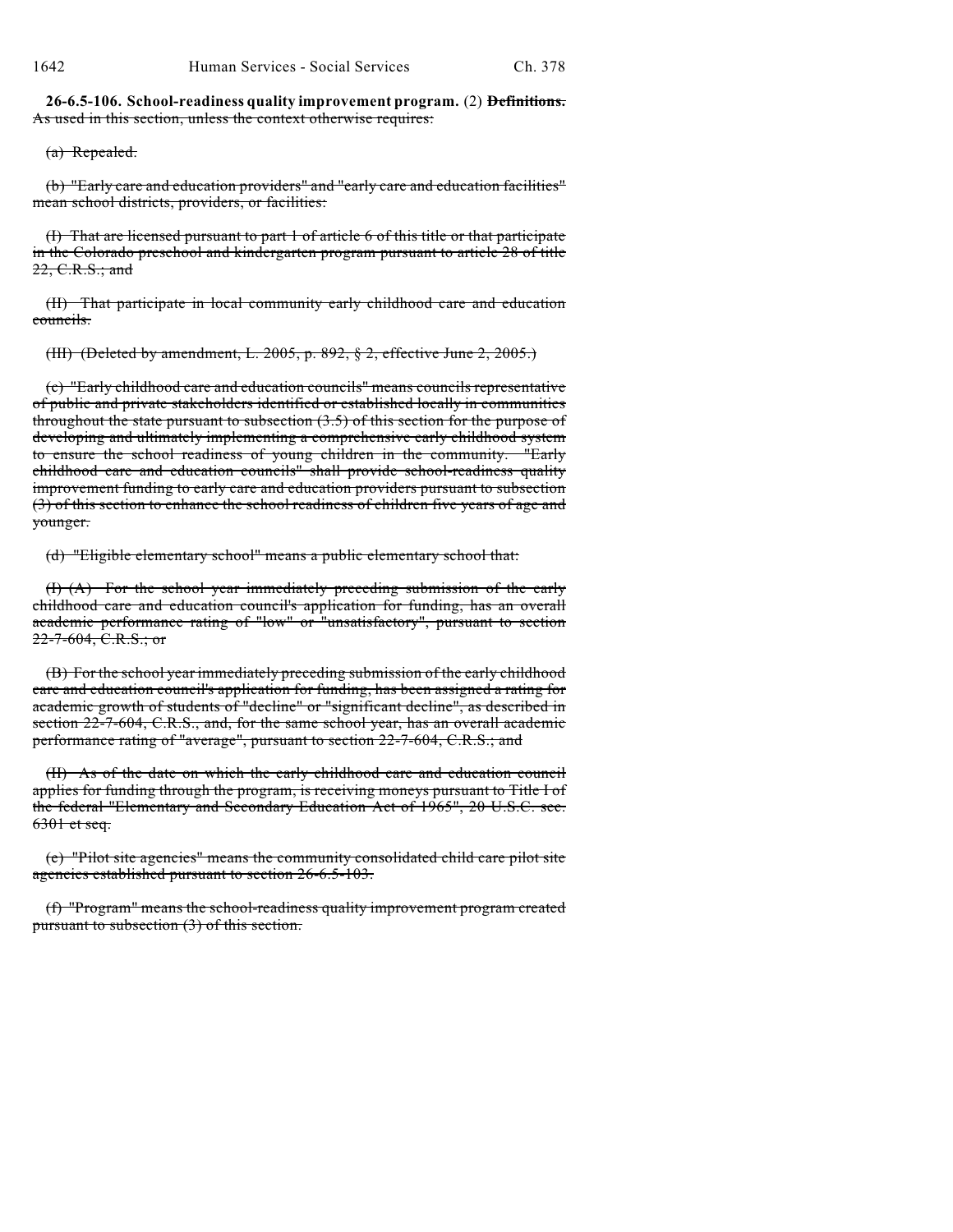**SECTION 9.** 26-6.5-106 (3) and (5) (a) (IV), Colorado Revised Statutes, are amended to read:

**26-6.5-106. School-readiness quality improvement program.** (3) **School-readiness quality improvement program created.** On and after January 1, 2003, and continuing thereafter subject to sufficient and available federal funding, there is hereby created the school-readiness quality improvement program, REFERRED TO IN THIS SECTION AS THE "PROGRAM", pursuant to which the state department of human services shall award three years of school-readiness quality improvement funding to eligible early childhood care and education councils identified or established throughout the state pursuant to subsection (3.5) of this section. School-readiness quality improvement funding shall be awarded to improve the school-readiness of children five years of age and younger who are enrolled in early care and education facilities. School-readiness quality improvement funding shall be awarded to eligible early childhood care and education councils based upon allocations made at the discretion of the state department and subject to available federal funding. Nothing in this section or in any rules promulgated pursuant to this section shall be interpreted to create a legal entitlement in any early childhood care and education council to school-readiness quality improvement funding pursuant to the program. Moneys awarded through the program shall be used to improve the school readiness of children, five years of age and younger, cared for at such facilities, who ultimately attend eligible elementary schools.

(5) **School-readiness quality rating system.** The state early childhood and school-readiness commission created pursuant to section 26-6-304 shall adopt a voluntary school-readiness quality rating system. Such rating system shall measure the level of preparedness of and quality of services provided by an early care and education provider to prepare children to enter elementary school. The school-readiness quality rating system shall:

(a) Measure such elements of quality of an early care and education facility as:

(IV) Provider training and education, including recognized credentials through the state department's voluntary credentialing system developed pursuant to section  $26 - 6.5 - 103$  (8) 26-6.5-107; and

**SECTION 10.** Article 6.5 of title 26, Colorado Revised Statutes, is amended BY THE ADDITION OF THE FOLLOWING NEW SECTIONS to read:

**26-6.5-107. Voluntary child care credentialing system - rules.** THE STATE DEPARTMENT SHALL DEVELOP AND MAINTAIN A STATEWIDE VOLUNTARY CHILD CARE CREDENTIALING SYSTEM THAT RECOGNIZES THE TRAINING AND EDUCATIONAL ACHIEVEMENTS OF PERSONS PROVIDING EARLY CHILDHOOD CARE AND EDUCATION. THE USE OF THE VOLUNTARY CHILD CARE CREDENTIALING SYSTEM SHALL INCLUDE, BUT NEED NOT BE LIMITED TO, THE EARLY CHILDHOOD COUNCILS. THE VOLUNTARY CHILD CARE CREDENTIALING SYSTEM SHALL BE A MULTI-TIERED SYSTEM OF GRADUATED CREDENTIALS THAT REFLECTS THE INCREASED TRAINING, EDUCATION, KNOWLEDGE, SKILLS, AND COMPETENCIES OF PERSONS WORKING IN EARLY CHILDHOOD CARE AND EDUCATION SERVICES IN THE VARIOUS COUNCILS. THE STATE BOARD SHALL PROMULGATE SUCH RULES AS ARE NECESSARY FOR THE STATEWIDE IMPLEMENTATION OF THE VOLUNTARY CHILD CARE CREDENTIALING SYSTEM.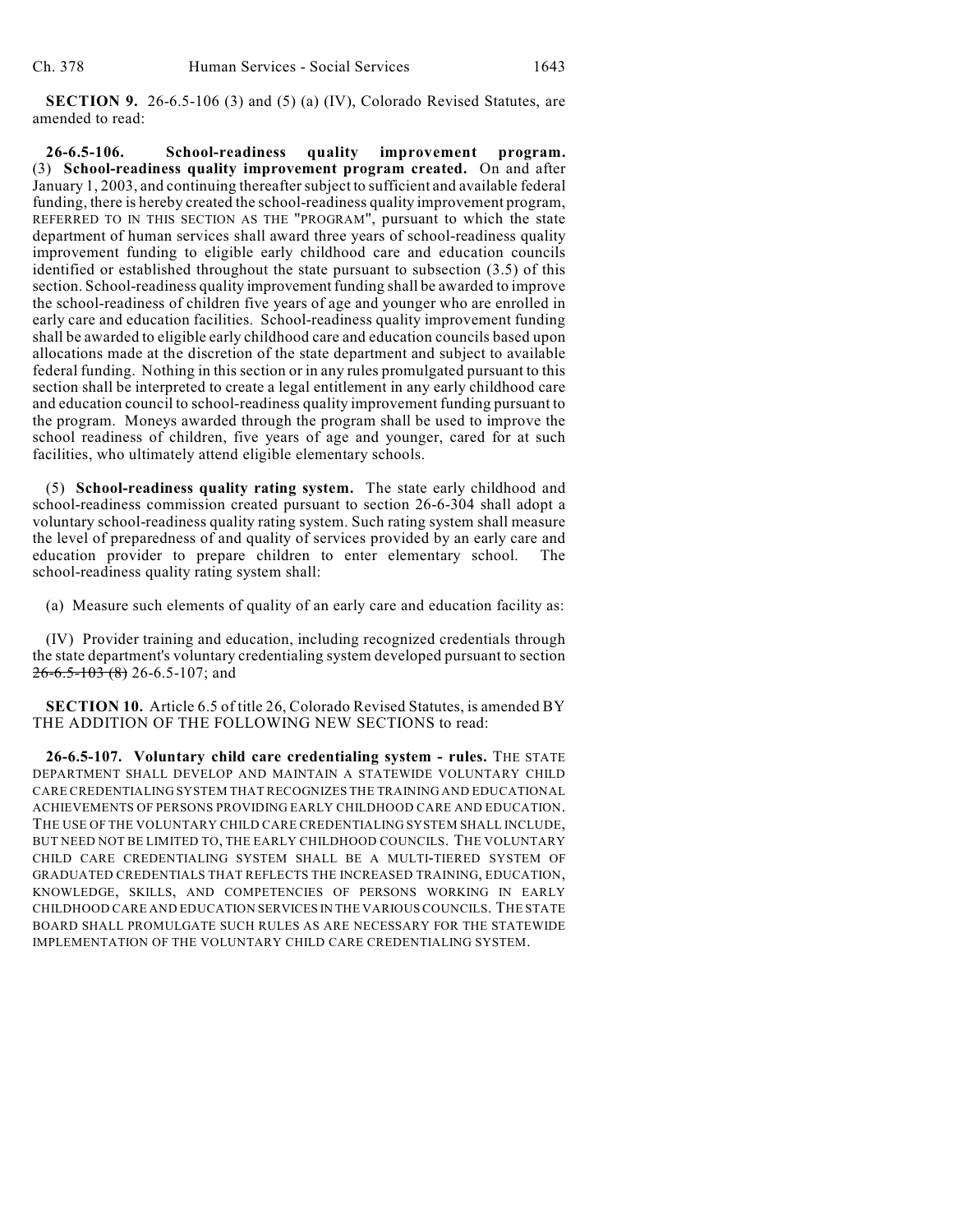**26-6.5-108. Evaluation.** (1) NO LATER THAN MARCH 1, 2010, THE STATE DEPARTMENT, IN COLLABORATION WITH THE ADVISORY TEAM, SHALL, THROUGH A REQUEST FOR PROPOSALS PROCESS, CONTRACT WITH A QUALIFIED INDIVIDUAL OR ENTITY TO PREPARE AN INDEPENDENT EVALUATION OF THE SYSTEM OF EARLY CHILDHOOD COUNCILS TO DETERMINE THE EFFECTIVENESS OF THE SYSTEM IN SERVING CHILDREN AND FAMILIES THROUGHOUT THE STATE. THE EVALUATION SHALL BE COMPLETED NO LATER THAN OCTOBER 1, 2010, AND SHALL BE REPEATED EVERY THREE YEARS THEREAFTER.

(2) THE EVALUATION SHALL INCLUDE THE FOLLOWING:

(a) AN AGGREGATE EVALUATION OF LOCAL EVALUATION PLAN DATA AS INTEGRATED AND ANALYZED BY THE STATE DEPARTMENT IN COLLABORATION WITH THE ADVISORY TEAM, INCLUDING AN EVALUATION OF THE OVERALL PROGRAM PERFORMANCE AND COUNCIL PROCESS AND EFFECTIVENESS;

(b) AN EVALUATION OF STATE PROGRAM PERFORMANCE, INCLUDING THE EFFICIENCY AND EFFECTIVENESS OF THE STATE DEPARTMENT, IN COLLABORATION WITH THE ADVISORY TEAM, IN MEETING THE NEEDS OF THE COUNCILS, PURSUANT TO SECTION 26-6.5-105 (3) (d);

(c) AN EVALUATION OF THE FEASIBILITY OF COMBINING THE FUNDING SOURCES AVAILABLE UNDER THIS ARTICLE;

(d) AN EVALUATION OF THE BARRIERS TO DELIVERY OF QUALITY EARLY CHILDHOOD SERVICES; AND

(e) AN EVALUATION OF THE IMPACT OF WAIVERS ISSUED PURSUANT TO SECTION 26-6.5-104.

**26-6.5-109. Early childhood cash fund - creation.** (1) THERE IS HEREBY CREATED IN THE STATE TREASURY THE EARLY CHILDHOOD CASH FUND, REFERRED TO IN THIS ARTICLE AS THE "FUND", THAT SHALL CONSIST OF SUCH MONEYS AS MAY BE APPROPRIATED TO THE FUND BY THE GENERAL ASSEMBLY AND CREDITED TO THE FUND PURSUANT TO SUBSECTION (2) OF THIS SECTION. THE MONEYS IN THE FUND SHALL BE SUBJECT TO ANNUAL APPROPRIATION BY THE GENERAL ASSEMBLY FOR THE DIRECT AND INDIRECT COSTS ASSOCIATED WITH THE IMPLEMENTATION OF THIS ARTICLE.

(2) THE STATE DEPARTMENT IS AUTHORIZED TO SEEK AND ACCEPT GIFTS, GRANTS, OR DONATIONS FROM PRIVATE AND PUBLIC SOURCES FOR THE PURPOSES OF THIS ARTICLE. ALL PRIVATE AND PUBLIC FUNDS RECEIVED THROUGH GIFTS, GRANTS, OR DONATIONS SHALL BE TRANSMITTED TO THE STATE TREASURER, WHO SHALL CREDIT THE SAME TO THE FUND. THE MONEYS IN THE FUND SHALL BE SUBJECT TO ANNUAL APPROPRIATION BY THE GENERAL ASSEMBLY TO THE STATE DEPARTMENT FOR THE DIRECT AND INDIRECT COSTS ASSOCIATED WITH THE IMPLEMENTATION OF THIS ARTICLE.

(3) ANY MONEYS IN THE FUND NOT EXPENDED FOR THE PURPOSES OF THIS ARTICLE MAY BE INVESTED BY THE STATE TREASURER AS PROVIDED BY LAW. ALL INTEREST AND INCOME DERIVED FROM THE INVESTMENT AND DEPOSIT OF MONEYS IN THE FUND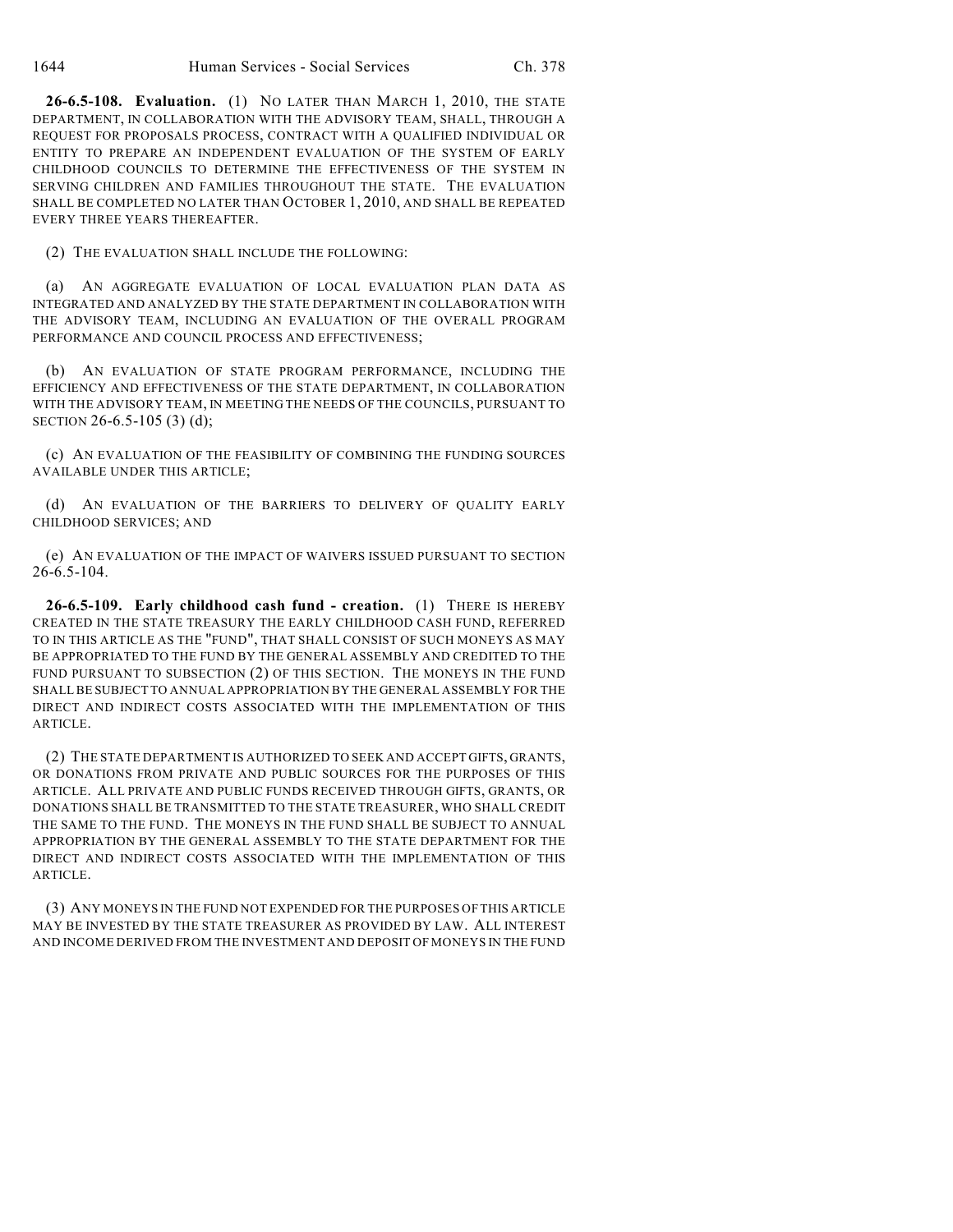SHALL BE CREDITED TO THE FUND.

(4) THE STATE DEPARTMENT MAY EXPEND UP TO, BUT NOT EXCEEDING, FIVE PERCENT OF THE MONEYS ANNUALLY APPROPRIATED FROM THE FUND TO OFFSET THE COSTS INCURRED IN IMPLEMENTING THIS ARTICLE.

(5) ANY UNEXPENDED AND UNENCUMBERED MONEYS REMAINING IN THE FUND AT THE END OF A FISCAL YEAR SHALL REMAIN IN THE FUND AND SHALL NOT BE CREDITED OR TRANSFERRED TO THE GENERAL FUND OR ANOTHER FUND.

**26-6.5-110. Analysis of child care assistance program policies and procedures - reporting.** (1) BEGINNING IN FISCAL YEAR 2007-08, THE OFFICE OF THE STATE AUDITOR SHALL CONDUCT A PERFORMANCE AUDIT OF THE USE OF MONEYS FROM THE CHILD CARE ASSISTANCE PROGRAM CREATED IN PART 8 OF ARTICLE 2 OF THIS TITLE.

(2) THE PERFORMANCE AUDIT BY THE OFFICE OF THE STATE AUDITOR CONDUCTED PURSUANT TO THIS SECTION SHALL INCLUDE, BUT NEED NOT BE LIMITED TO, AN ASSESSMENT OF STATE AND COUNTY POLICIES AND PROCEDURES RELATED TO CHILD CARE ASSISTANCE PROGRAM MONEYS, THE USE OF TEMPORARY ASSISTANCE FOR NEEDY FAMILY CHILD CARE TRANSFERS AND RESERVES, PROVIDER PAYMENTS AND REIMBURSEMENT RATES, PARENTAL CO-PAYMENTS, AND ELIGIBILITY.

(3) BASED ON THE FINDINGS AND CONCLUSIONS IDENTIFIED DURING THE PERFORMANCE AUDIT CONDUCTED PURSUANT TO THIS SECTION, THE OFFICE OF THE STATE AUDITOR SHALL MAKE RECOMMENDATIONS TO THE STATE DEPARTMENT FOR IMPROVING THE EFFICIENCY AND EFFECTIVENESS OF THE CHILD CARE ASSISTANCE PROGRAM. ON OR BEFORE DECEMBER 30, 2008, THE OFFICE OF THE STATE AUDITOR SHALL SUBMIT THE FINDINGS, CONCLUSIONS, AND RECOMMENDATIONS FROM THE PERFORMANCE AUDIT IN THE FORM OF A WRITTEN REPORT TO THE LEGISLATIVE AUDIT COMMITTEE, WHICH SHALL HOLD A PUBLIC HEARING FOR THE PURPOSES OF A REVIEW OF THE REPORT. THE REPORT SHALL ALSO BE SUBMITTED TO THE HEALTH AND HUMAN SERVICES AND EDUCATION COMMITTEES OF THE HOUSE OF REPRESENTATIVES AND THE SENATE, OR ANY SUCCESSOR COMMITTEES, AND THE EARLY CHILDHOOD COUNCIL ADVISORY TEAM WITHIN THE OFFICE OF THE LIEUTENANT GOVERNOR.

**SECTION 11.** 26-6-304 (1) (b) (II), Colorado Revised Statutes, is amended to read:

**26-6-304. Early childhood and school readiness commission - created.** (1) (b) The governor shall appoint nine members of the commission, no more than five of whom shall be from the same political party, who shall be representative of the cultural and geographic diversity of the state and at least one of whom shall have experience working with children with disabilities. The members of the commission appointed by the governor shall also be representative of the following interests, organizations, state agencies, and boards:

(II) The community consolidated child care services pilot program EARLY CHILDHOOD COUNCILS established pursuant to article 6.5 of this title;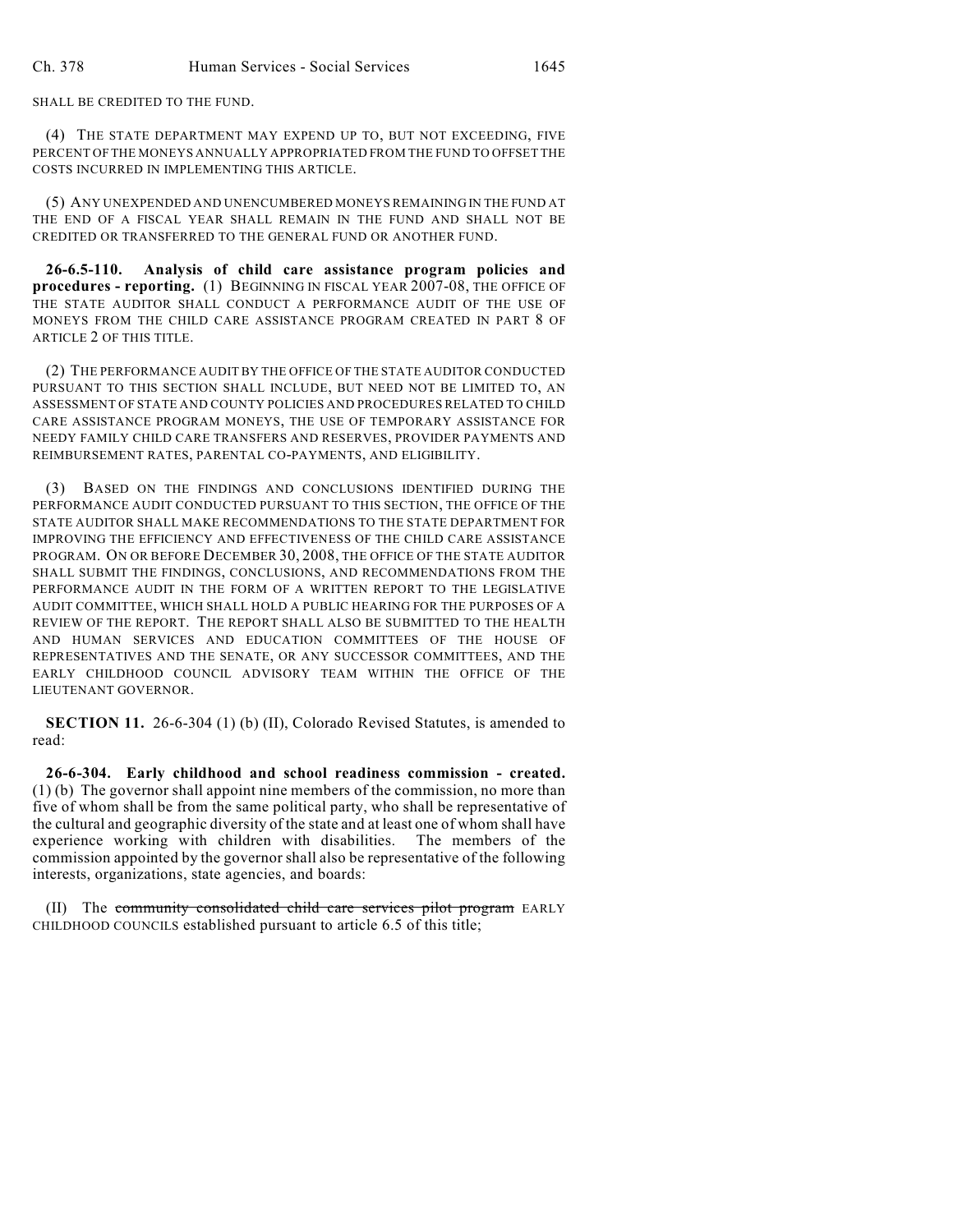**SECTION 12.** 26-6.5-104.5, Colorado Revised Statutes, is amended to read:

**26-6.5-104.5. Quality evaluation and improvement of early childhood care and education programs - use of Colorado works moneys.** Counties are urged to partner with non-profit FOR-PROFIT or not-for-profit organizations that evaluate the quality of early childhood care and education programs in the pilot site agencies EARLY CHILDHOOD COUNCILS and assign ratings thereto in an effort to assess the success of such programs and to improve the ultimate delivery of early childhood care and education. Counties so partnering are further encouraged to match private investments in such early childhood care and education programs with county block grant moneys for Colorado works pursuant to part 7 of article 2 of this title and federal child care development funds in an effort to improve the overall quality of those programs. COUNTIES SO PARTNERING ARE FURTHER ENCOURAGED TO EXPEND LOCAL FUNDS TO PROMOTE THE OBJECTIVES OF THIS ARTICLE AND IMPROVE THE DELIVERY OF EARLY CHILDHOOD SERVICES, INCLUDING THE CONTINUATION OF THOSE FUNDING SOURCES DEVELOPED TO SUPPORT PILOT SITE AGENCY ACTIVITIES.

**SECTION 13.** Title 24, Colorado Revised Statutes, is amended BY THE ADDITION OF A NEW ARTICLE to read:

## **ARTICLE 44.5 Early Childhood Council Advisory Team**

**24-44.5-101. Early childhood council advisory team - establishment.** THERE IS HEREBY ESTABLISHED IN THE OFFICE OF THE LIEUTENANT GOVERNOR THE EARLY CHILDHOOD COUNCIL ADVISORY TEAM TO PROVIDE ADVICE CONCERNING THE ACTIVITIES OF THE EARLY CHILDHOOD COUNCIL CREATED PURSUANT TO SECTION 26-6.5-103, C.R.S. THE EARLY CHILDHOOD COUNCIL ADVISORY TEAM SHALL BE CONVENED BY THE OFFICE OF THE LIEUTENANT GOVERNOR, WITH INPUT, COOPERATION, AND SUPPORT SERVICES FROM THE DEPARTMENTS OF HUMAN SERVICES, EDUCATION, AND PUBLIC HEALTH AND ENVIRONMENT.

**24-44.5-102. Early childhood council advisory team - membership - duties.** THE EARLY CHILDHOOD COUNCIL ADVISORY TEAM SHALL BE COMPRISED OF MEMBERS AS SET FORTH IN SECTION 26-6.5-105 (2), C.R.S., WITH THE OFFICE OF THE LIEUTENANT GOVERNOR MAKING THE INITIAL APPOINTMENTS AND APPOINTING STATE LEVEL MEMBERS BIENNIALLY. THE OFFICE OF THE LIEUTENANT GOVERNOR SHALL WORK IN COLLABORATION WITH THE EARLY CHILDHOOD COUNCIL ADVISORY TEAM AND THE STATE DEPARTMENT OF HUMAN SERVICES TO FULFILL THE DUTIES AND FUNCTIONS OF THE EARLY CHILDHOOD COUNCIL ADVISORY TEAM AS SET FORTH IN SECTION 26-6.5-105 (3), C.R.S.

**SECTION 14. Appropriation - adjustments to the 2007 long bill.** (1) In addition to any other appropriation, there is hereby appropriated, out of any moneys in the general fund not otherwise appropriated, to the early childhood cash fund created in section 26-6.5-109, Colorado Revised Statutes, for the fiscal year beginning July 1, 2007, the sum of one million twenty-two thousand one hundred sixty-eight dollars (\$1,022,168), and such sum, or so much thereof as may be necessary, is further appropriated to the department of human services, division of child care for the implementation of this act.